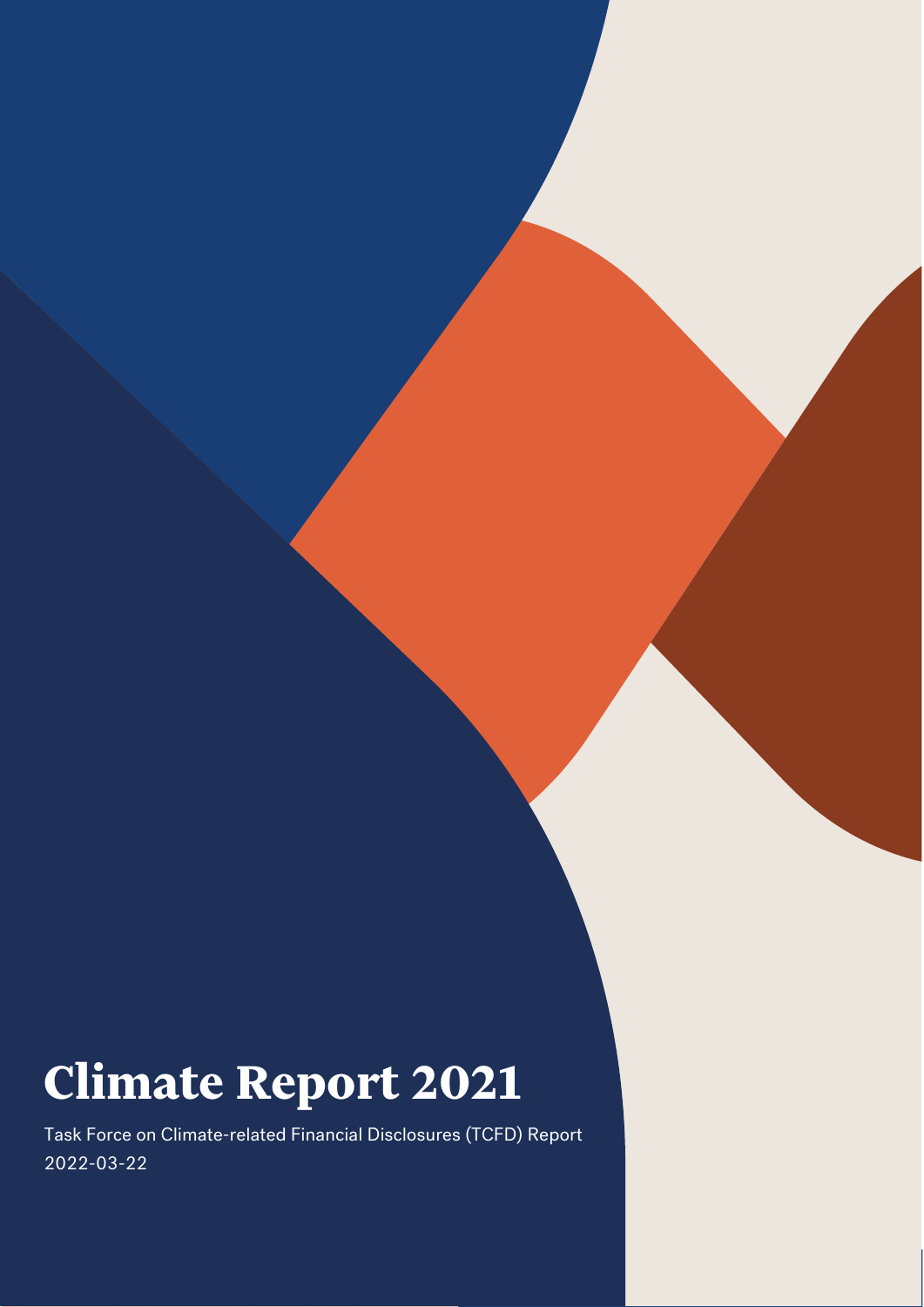## **Table of contents**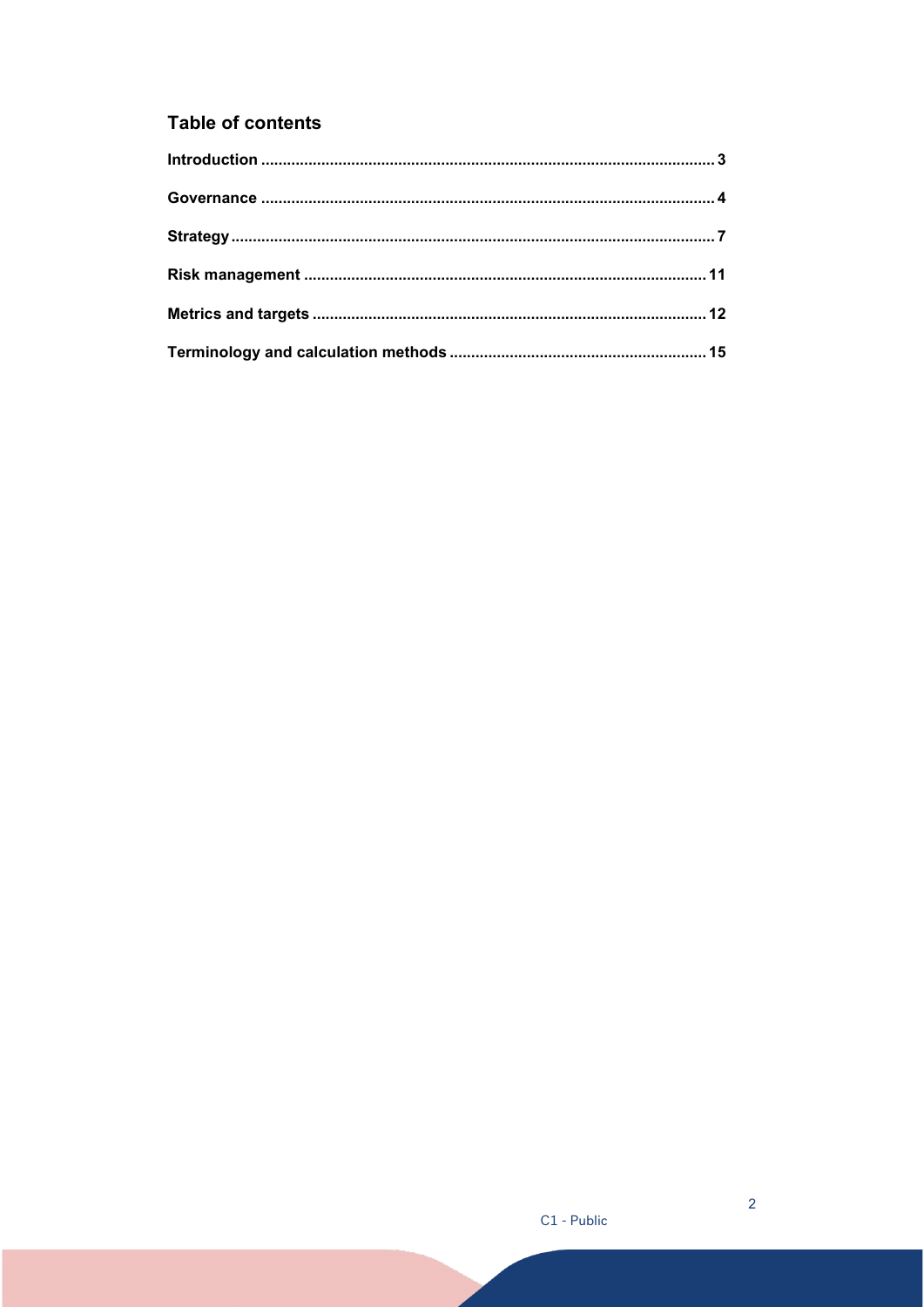## <span id="page-2-0"></span>**Introduction**

Investor is an engaged and long-term owner of high-quality companies. We are guided by our purpose to create value for people and society by building strong and sustainable businesses.

The business community has a key role in taking action and coming up with new innovative solutions to combat climate change and increase resource efficiency. As an owner, we acknowledge our broader role to accelerate the transition to a sustainable low carbon economy. Investor is committed to climate targets aligned with the Paris Agreement and has set a target to fully eliminate its greenhouse gas emissions by 2030 as well as a target to reduce greenhouse gas emissions from its aggregated portfolio of companies by 70 percent 2030 compared with 2016 (scope 1 and 2). The target is aligned with the Paris Agreement of limiting global warming to 1.5oC. Investor encourages its portfolio companies to align with the Paris Agreement and when relevant, to commit to Science Based Targets.

**"As long-term, engaged owners, we try to learn from the past to navigate successfully into the future, making sure that our companies are at the forefront of major trends and that they are well positioned to outperform competition over time. The energy transition is crucial for slowing down climate change, and it clearly has important geopolitical dimensions as well."**

#### **Jacob Wallenberg, Chair of the Board**

As a long-term owner, we both need to take into account risks and take advantage of opportunities resulting from climate change in order to contribute to the transition to a society with net-zero greenhouse gas emissions. The future success of our companies depends on their capacity to drive change and to invest for the long-term in new solutions that are more resource efficient and that meet the needs of their customers, not only today but also tomorrow. We encourage our companies to invest in innovation and develop products that make a positive contribution to this environment.

Investor is a formal supporter of the Task Force on Climate-related Financial Disclosures (TCFD) and have started to implement its recommendations, which enable us to better understand the actual and potential impact of climate-related risks and opportunities on our business, strategy and financial planning. By identifying and assessing the most material risks and opportunities for Investor and our portfolio, we can manage and mitigate the risks while seizing the opportunities. This creates resilience and enables long-term value creation. This report is structured in accordance with TCFD reporting recommendations. Read more about Investor's sustainability approach and progress in the Annual Report and on our webpage.

This year we incorporate additional detail on actual and potential impact of climaterelated risks and opportunities and responses to these and we have worked with our companies to develop an overall governance risk framework. To some extent industry dictates the actual types of risks and opportunities, with overlap arising in areas such as supply chain vulnerabilities. We have not drilled down into all industry-specific considerations such as credit risk for banks, given the nature of our portfolio.

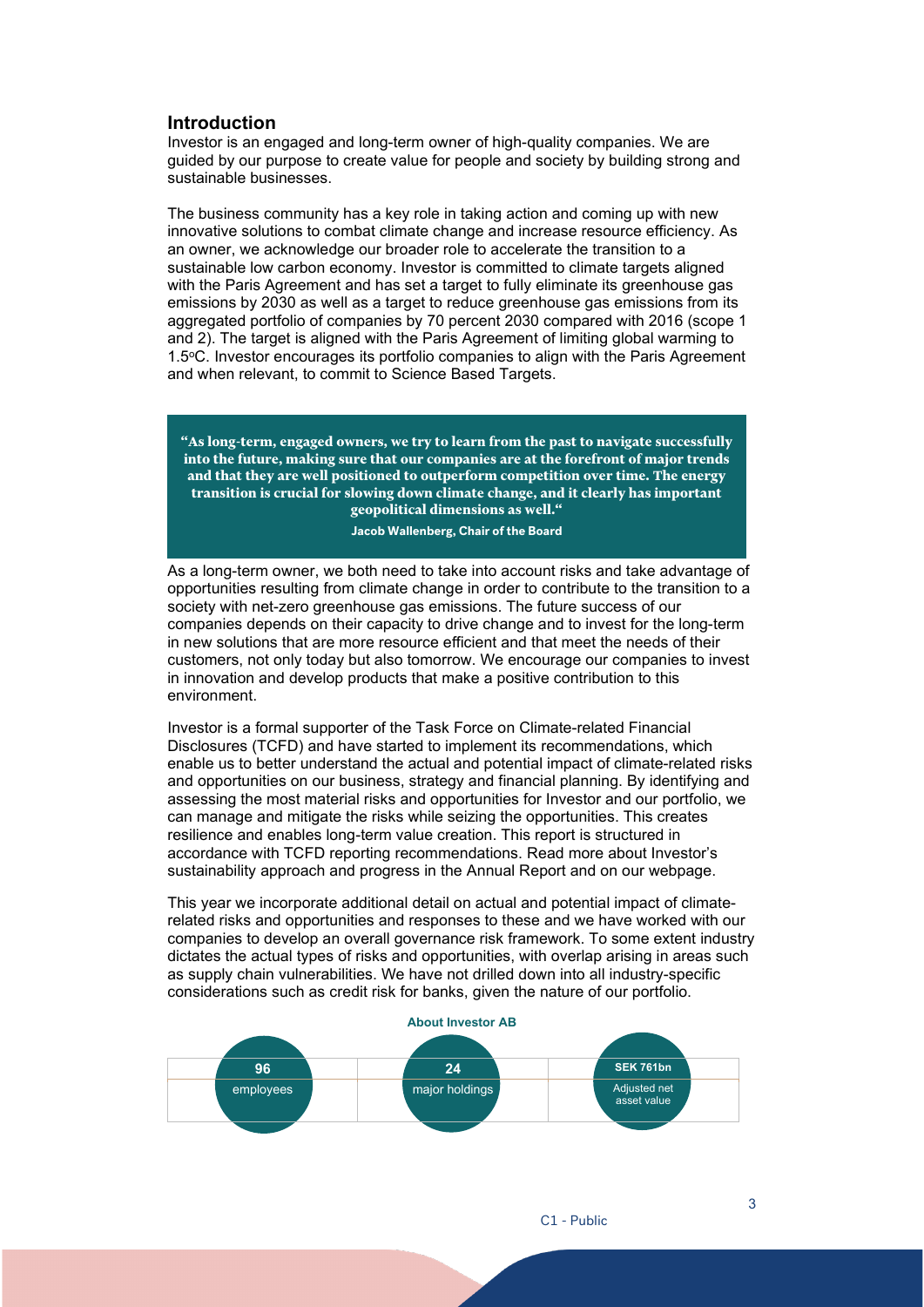## <span id="page-3-0"></span>**Governance**

*The section on governance describes Investor's governance structure in relation to climate-related risks and opportunities.*

#### **Board oversight at Investor**

The Board of Directors decides on the Sustainability Policy, Governance, Risk and Compliance Policy and Finance Policy, all of which set the principles for how Investor should act. The policies are reviewed and approved on an annual basis. The Board of Directors is responsible for Investor's overall strategy, including the approach to integrate sustainability aspects as part of our value creation.

The Sustainability Policy sets the framework for Investor's sustainability approach and work. The Board of Directors has decided on a long-term sustainability approach covering both Investor and our portfolio companies. The climate targets approved by the Board are aligned with the Paris Agreement 1.5 degrees target and include:

- Reach net zero emissions as a company by 2030
- Reduce emissions by 70 percent by 2030 for the aggregated portfolio of companies (baseline 2016, the companies' scope 1 and scope 2 emissions)
- The ambition to reach net zero emissions across the value chain by 2050 at the latest
- Encourage all portfolio companies to align with the Paris Agreement
- Encourage all portfolio companies to report climate related risks and opportunities in accordance with the TCFD framework
- Accelerate our portfolio companies' climate strategies beyond their basic footprint, ensuring that all portfolio companies set relevant reduction targets related to their products, services or value chain (the portfolio companies' scope 3) and when relevant, to commit to Science Based Targets.

The CEO is a member of the Board of Directors and has the overall responsibility for Investor's business strategy including climate-related issues. Investor follows up and monitors progress at portfolio level both through an annual self-assessment questionnaire as well as its own analysis as part of the value-creation plans and dialogues with the companies' sustainability departments focusing on both risks and opportunities. The portfolio companies' progress is presented to the Board on a regular basis and at least yearly.

Risk assessments are conducted continuously in the day-to-day business at Investor. A comprehensive risk assessment is made annually to identify and evaluate existing and emerging risks to mitigate. This assessment encompasses all categories of risks and involves the Management Group, representatives from the whole organization, the control functions as well as input from the subsidiaries. Material risks are compiled in a company-wide risk map. When needed, action plans are defined and implemented to minimize the probability and impact of identified risks.

**"High ambitions and decisive actions are required to reach a sustainable low-carbon economy. To successfully handle the energy transition will be key to improve companies' internal operations and product development, thereby strengthening long-term competitiveness."**

**Johan Forssell, President and CEO**

4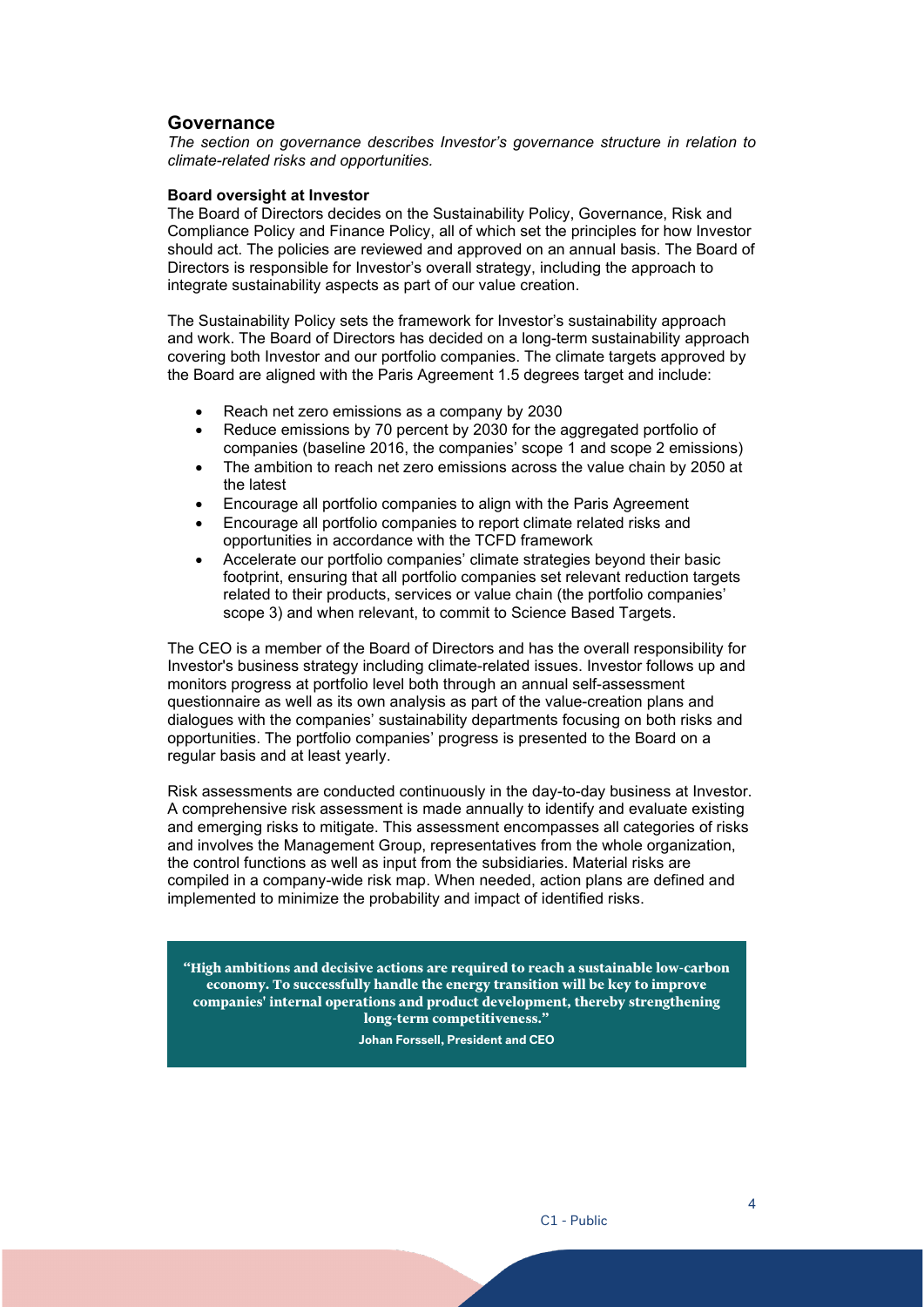#### **Board oversight at our companies**

Our governance model builds on clear roles and responsibilities between us as owner, the companies' Boards and management teams. Each Board has strategic oversight of its company's sustainability work including both risks and opportunities. We do not prescribe a board oversight approach and each board determines the appropriate level and method of oversight. We do however observe some consistent approaches across the portfolio. For example, climate risks are often identified and incorporated into a wider risk register program or similar Enterprise Risk Management (ERM) program.

Risk management and sustainability are formally included on the Board Meeting agenda at least on a yearly basis.

## **Management approach at Investor**

The Management Group decides on the development and execution of the sustainability approach and within the Management Group the Head of Corporate Communication & Sustainability is responsible for coordinating and driving the overall sustainability work. The managerial responsibility for responsible investments lies within the investment organization. The Heads of Listed Companies and Patricia Industries are responsible for integrating sustainability into the investment and ownership strategies, including risk assessment, due diligence, continuous monitoring and follow-up. Investor's board representative together with the business teams engage with the companies regularly regarding sustainability.

Each business area is responsible for driving the implementation of our sustainability strategy and assessing potential risks and opportunities related to climate change. Investor also has a dedicated sustainability team that together with the business teams drive specific sustainability related projects and climate-related topics.

All employees within Investor have a responsibility to work in line with the overall sustainability strategy. Investor conducts sustainability training for employees regularly and at least yearly. During the year, Investor performed a number of activities to increase its knowledge and expertise in climate issues. Training sessions were held on EU Taxonomy and TCFD for Investor employees and the wholly owned companies. In addition, Investor hosted training on Scope 3 emissions screening for the wholly owned companies.

## nded Manag Corp. Relations &<br>Communications **Liefed Comr** ega.<br>تع Head of<br>Icia Indus Human Resour<br>Office support<br>& Security Investment<br>Organization Communications,<br>IR & sustainability Investment<br>Organization Einance Compliance Corporate<br>Governance **Information**<br>Technology Tax & Structuring IT Security<br>Technology Treasury Internal Control<br>& Risk Control Trading Legal

#### **Investor AB's organizational chart**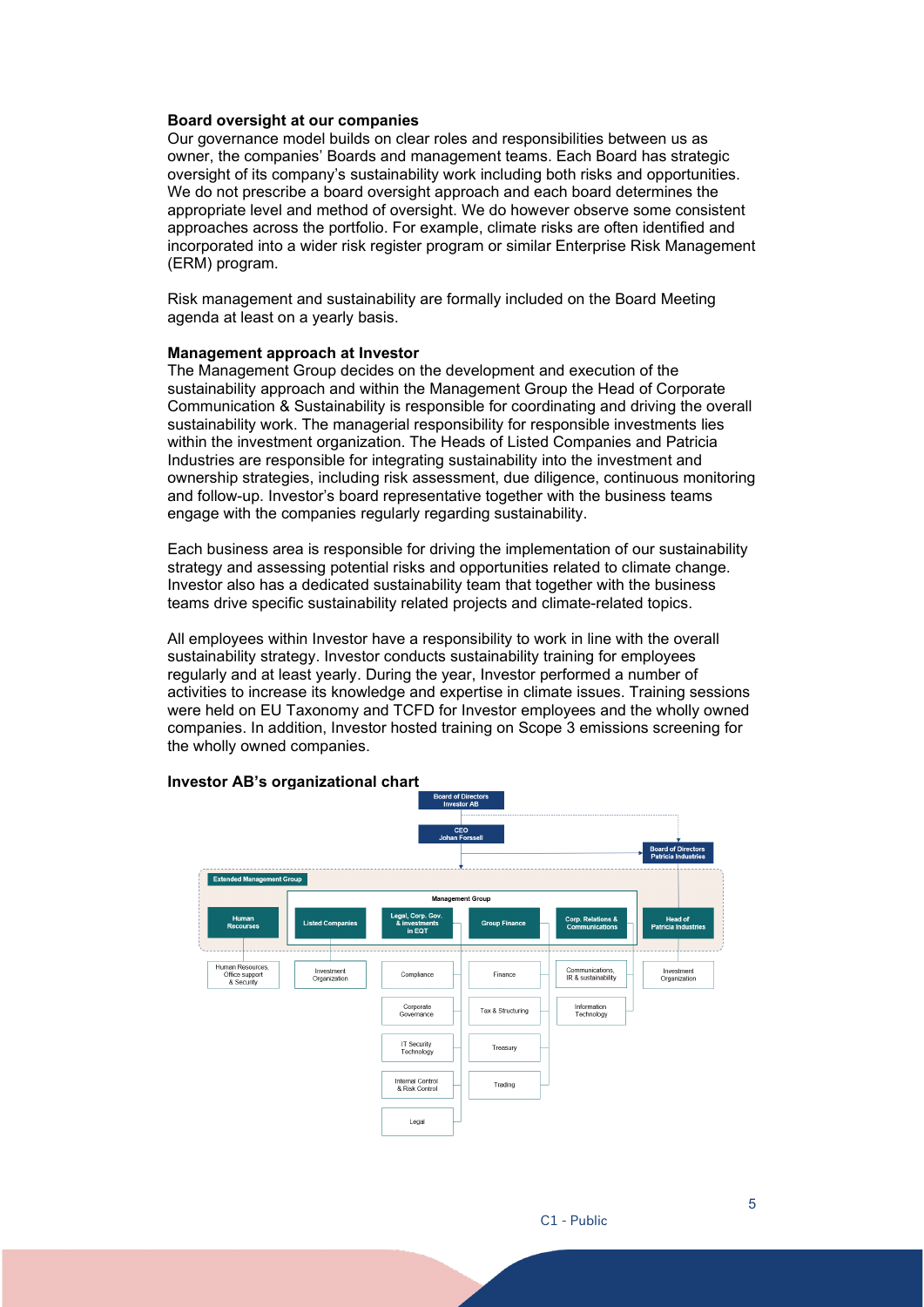## **Management approach at our companies**

Investor's sustainability guidelines set clear expectations for Investor and our companies to conduct their operations in a responsible and ethical manner and where sustainability is integrated into the business model.

Our listed companies are reducing their climate impact, both in absolute terms and in relation to revenue, i.e. decoupling (lower carbon impact and higher revenues and economic results). To a large extent, our holdings have low carbon impact in relation to their respective industry, and many of them are sustainability leaders, such as Electrolux, ABB and Husqvarna and have for many years developed products demanded by customers who require low carbon solutions.

At our companies, climate risks are often identified and incorporated into a wider risk register program or similar Enterprise Risk Management (ERM) program. This program or register is managed by a Governance Risk Compliance (GRC) Council or Committee in many cases made up by of various key functions such as Corporate Affairs, Risk Management and Legal. Risks are then addressed by different members of the management team, for instance the VP of Operations who may track utility usage and implement annual targets and projects for usage reduction. In some cases there is a Director of Environment, Health and Safety (EHS) responsible for executing on some of these sustainability actions.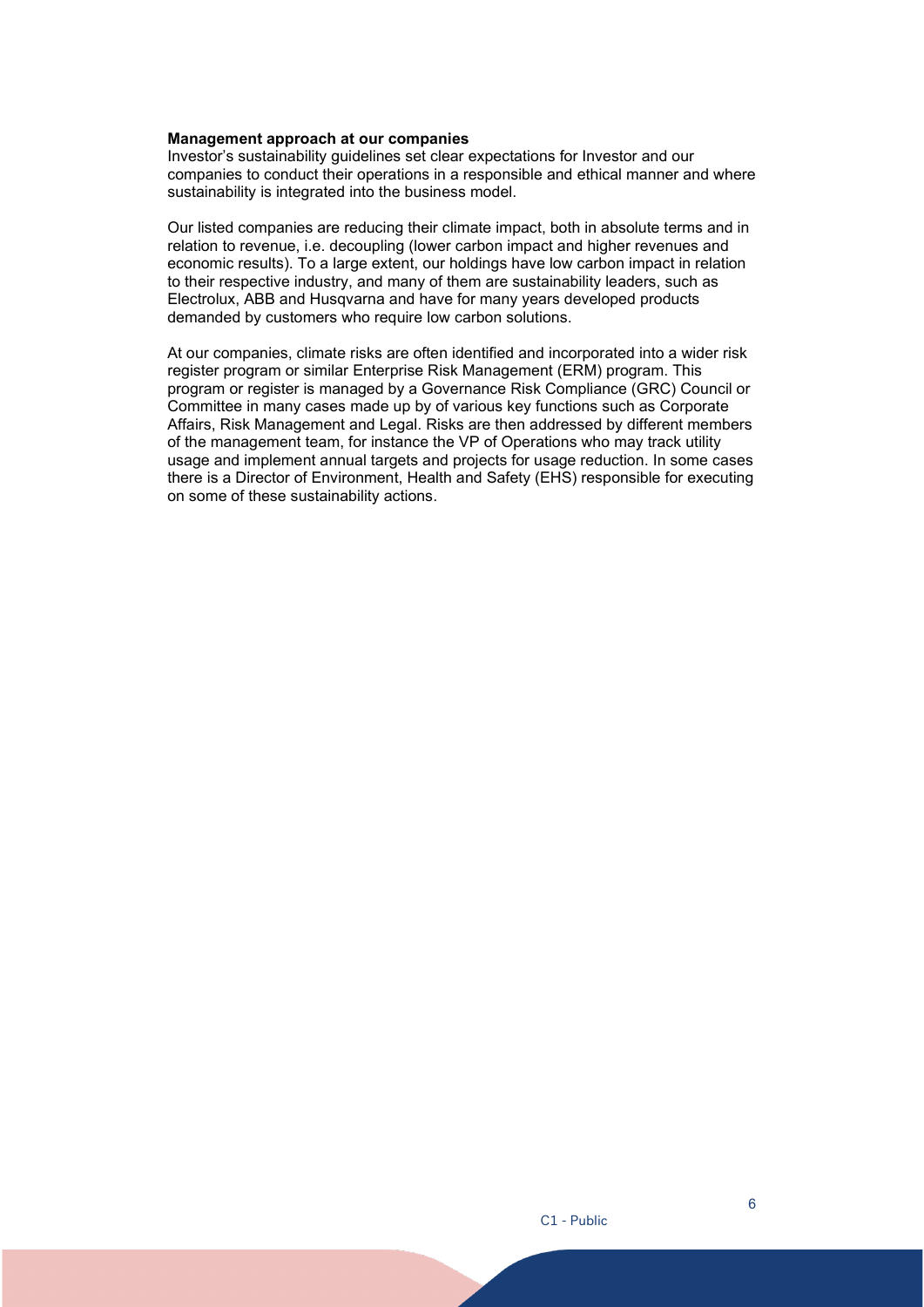## <span id="page-6-0"></span>**Strategy**

*The section on strategy includes reporting on current and potential impacts of climate-related risks and opportunities in organizations' business, strategy and financial planning.* 

Investor's portfolio consists of 24 major holdings. An analysis has historically been done from Investor's perspective as an owner which focuses on the implications on our business, strategy and financial planning of events affecting the portfolio companies. As an industrial holding company, we do not have the level of insight into all our portfolio companies that an operating company would have into its own operations. However, in 2021 our wholly owned subsidiaries within Patricia Industries underwent their own assessments to identify and assess the impact of climate-related risks and opportunities in a low emission scenario as well as in a high emission scenario line with the TCFD framework. For our portfolio of listed companies, more details on their industry and business-specific risks and opportunities can be found in their own TCFD reports or addressed in their own sustainability reporting.

#### **Climate-related risks and opportunities**

Given Investor's long-term investment horizon it is crucial to take climate aspects into account in investment decisions. Climate risks and opportunities exist both in the short- and long-term perspective. In the shorter term, the transition to a low carbon society also means investment opportunities, e.g. companies with products and services that contribute to the transition to a low-carbon economy. Concurrently, there is a risk that our portfolio companies do not transform quickly enough to meet the demands for lower carbon emission solutions, impacting the long-term value of Investor's portfolio.

**Transition risks/opportunities, Market:** The risk that a demand for the products and services our portfolio companies provide shifts to demand for other solutions with lower carbon emissions. This would affect our share value and return of investment if the transition is not picked up and acted on quickly. We believe transition risks related to market and reputation are the most material. The risk of not being able to meet these demands by making the transition to a low-carbon economy may have a significant impact on our companies' competitiveness.

Many of our portfolio companies are sustainability leaders, such as Electrolux, ABB and Husqvarna. These companies have for many years developed products demanded by customers who require low carbon solutions. Investments in R&D are important to secure the long-term competitiveness of our portfolio companies. Since the investment strategy for Investor is to own companies that are leaders in their industries, we continuously focus on their performance, their technology position and R&D strategy to develop new innovative products. We annually monitor the companies' investments in research and development. In 2021, R&D expenses in our companies totaled SEK 155bn.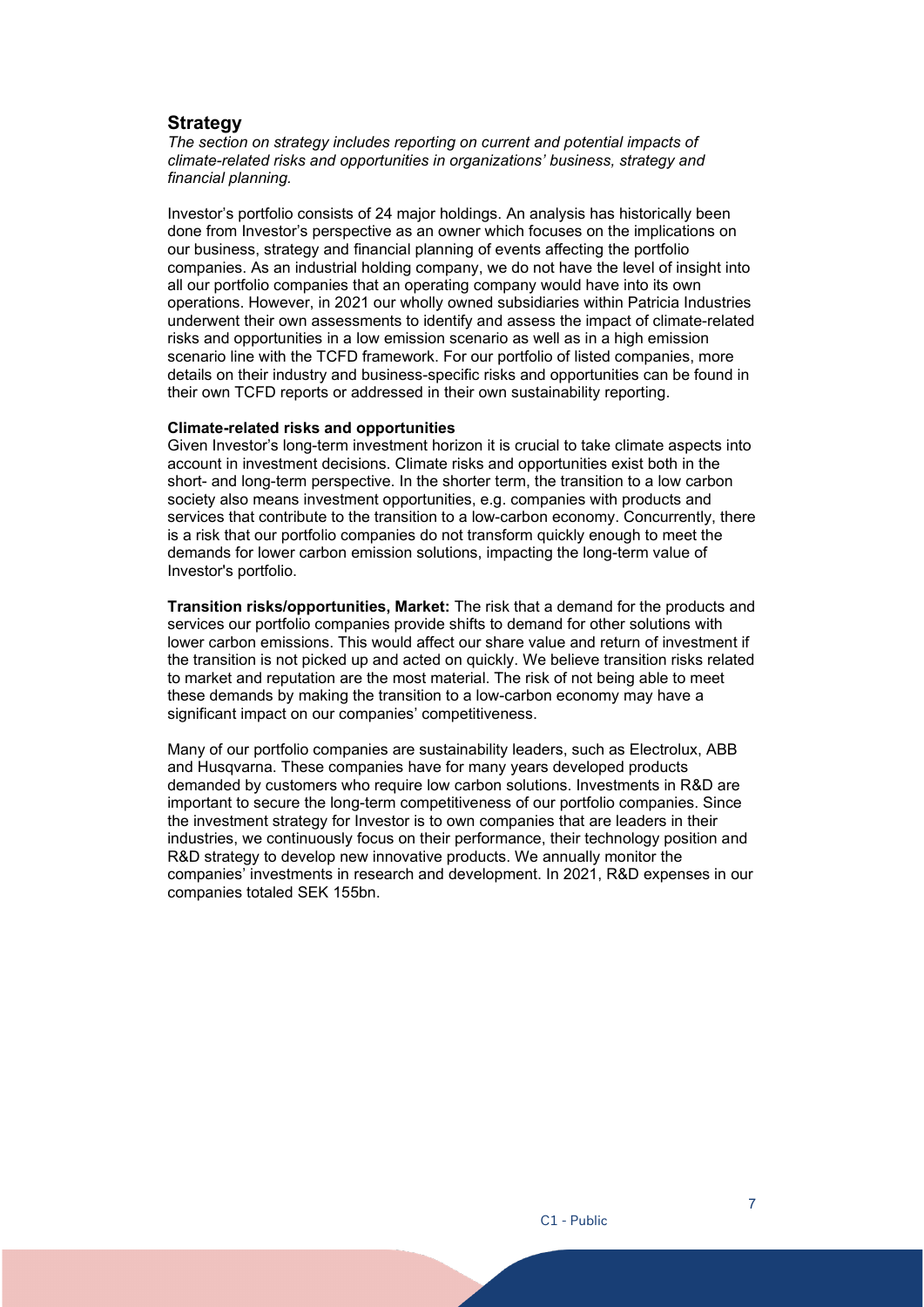Typical responses from Patricia Industries companies to counteract market risk:

- Increase R&D
- Adapt service and product offering
- Increase collaboration across value chain
- Engage in new partnerships
- Clearly integrate sustainability in business model
- Report on targets and performance

Timeframe and likelihood – market risk:

- Short to medium term
- More likely than not

Example of identified opportunity: As a real-estate company Vectura is investing in low carbon measures and certifications strengthening its competitive advantage in sustainable properties

**Transition risks/opportunities, Technology:** Technology is regarded as an opportunity for Investor and our portfolio companies as they are on the frontline of technological development. The main opportunity relates to being customers' preferred choice by leveraging new technology to take the lead in developing products and services with a low or positive climate impact. However, there is always a risk that our companies do not adopt quick enough. If such technological innovations or methods are not identified, it could lead to significant financial impact for that specific company in reduced profit. For Investor AB, however, the impact would be limited as it is mitigated by our diverse portfolio mix with companies active in different industries.

Typical responses from Patricia Industries companies to act on technology related opportunities:

- Increase R&D
- Leverage technology to maintain market leading service and product offering with low or positive climate impact
- Increased collaboration across value chain
- Engage in new partnerships

Timeframe and likelihood – technology opportunity:

- Short to medium term
- **Likelv**

Example of identified opportunity: Piab is in the forefront in producing and distributing gripping and moving solutions for end-users and manufactures and with the global automation trend, Piab can further contribute to efficiency.

**Transition risks/opportunities, Policy changes and carbon pricing:** In order to implement the Paris Agreement, it is likely that governments and international bodies such as EU will introduce various regulatory measures, which will increase the price of GHG emissions. Companies would likely also be indirectly impacted by a rise in energy costs, for example in the purchase of energy-intensive materials.

Most of our holdings have a comparably low fossil dependency and due to the spread of sectors (telecommunications, manufacturing, pharmaceuticals, med-tech, banking) and geographical presence it's unlikely that all Investor's portfolio companies would

8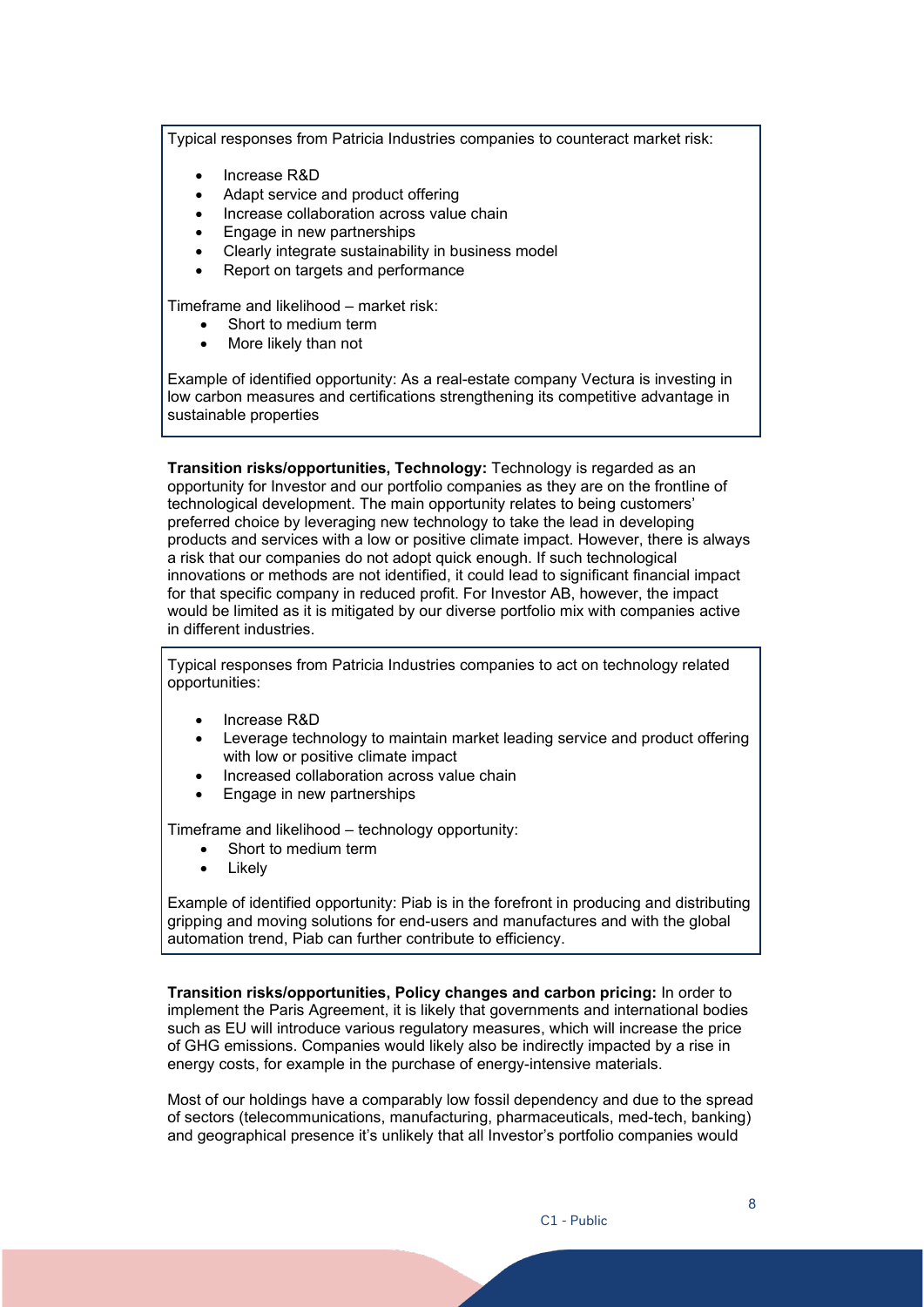be affected by increased price at the same time. It is likely that a few larger manufacturing plants of some of our companies could be affected within a five-year horizon, depending on national policies.

The process of managing this risk involves fostering a commitment from our companies to continue to mitigate carbon emissions and adapt to a low carbon economy, e.g. by developing climate strategies, committing to reduce their emissions in line with the Paris Agreement. Within the portfolio, the Listed Companies have higher GHG emissions due to their size. However, many of them are already climate leaders when it comes to decoupling carbon emissions and economic growth.

Typical responses from Patricia Industries companies to act on current and emerging regulation:

- Move to renewable energy sources and increase energy efficiency
- Reduce emissions on an absolute basis
- Increase R&D
- Continuously evaluate supply chain
- Increased automation of data collection to meet reporting standards

Timeframe and likelihood - policy changes:

- Short to medium term
- **Likely**

Carbon pricing impact on Patricia Industries companies: In 2021, the scope 1 & 2 emissions from our companies in Patricia Industries were approx. 126,700 tons. If all  $\,$  companies were affected by a carbon cost of SEK 100 – 1,000 per ton we estimate it would lead to a total additional cost for the companies of MSEK 13 – 127.

This will have low financial impact on Investor. The estimated highest carbon cost has a 0.3 percentage point impact on Investor AB's consolidated EBIT margin. In 2021, the base margin was 21.9%.

**Transition risks/opportunities, Reputational:** Investor AB has high quality companies in its portfolio and a long-term investment horizon. High credibility for our ownership model is crucial for Investor and we take care to cater for our high reputation. A sudden incident for a portfolio company, such as hazardous materials spills or leaks, could affect the specific company's reputation and demand, and indirectly Investor's reputation. The risk of a changed investor perception of Investor AB's portfolio or our ability to build strong and sustainable business is of high relevance to us. If the trust for Investor AB decline, it would have major implications for our business relations and the share value of Investor AB.

Typical responses from Patricia Industries companies to act on reputational risk:

- Clearly integrate sustainability in business model
- Report on targets and performance

Timeframe and likelihood - reputational risk:

- Short to medium term
- **Unlikely**

Examples of opportunities: Many companies highlight that the high credibility for Investor as well as the portfolio of companies being seen as in the forefront on mitigating climate change, pose an opportunity to attract and retain top talent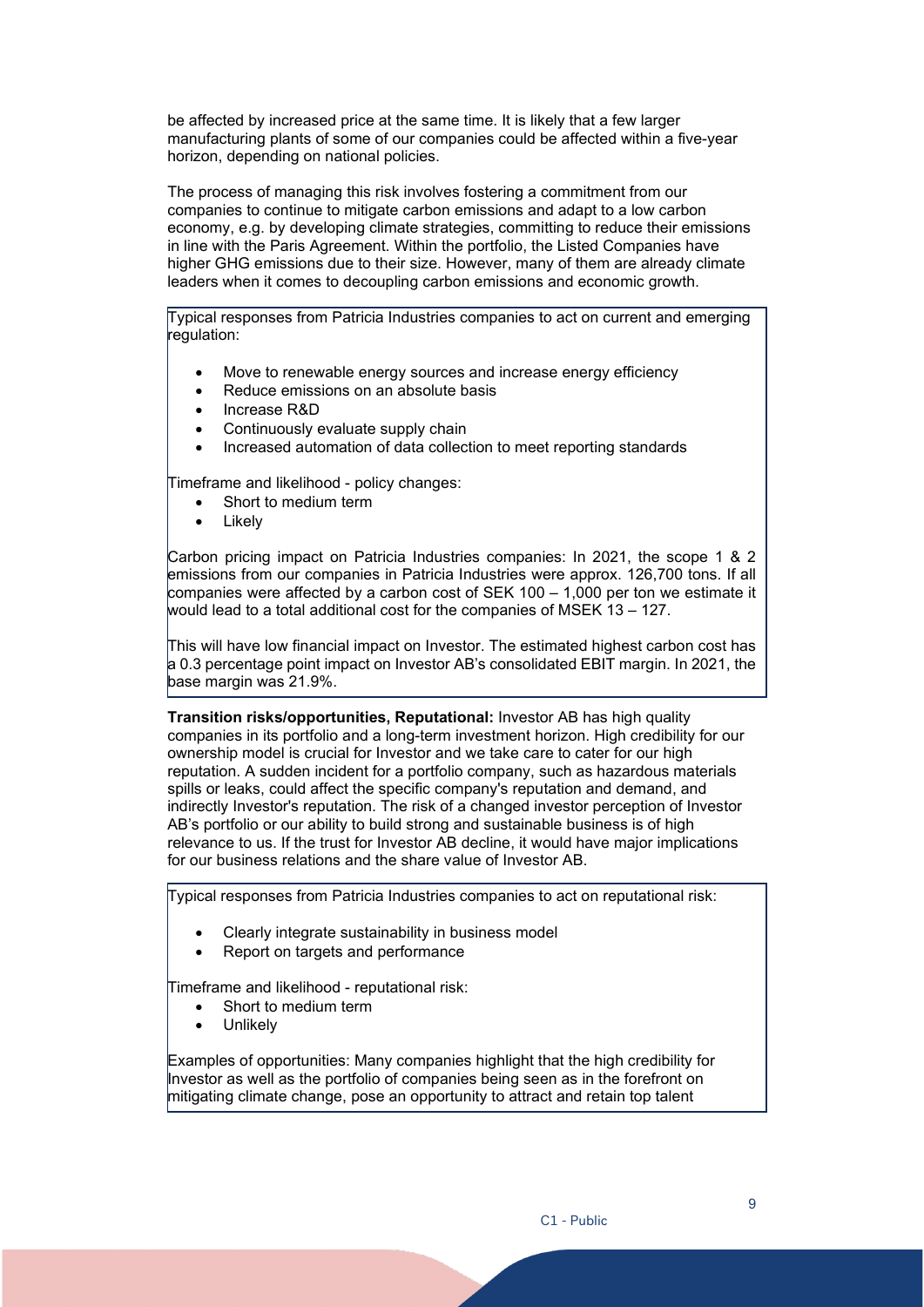**Acute and chronic physical risks** – Some of our companies are to a larger degree reliant on physical assets and facilities for their production, and they have more complex supply chains. Severe weather events such as heat waves, floods and forest fires could affect their production or delivery capacity, as they are dependent on global supply chains. Typically, such events cannot be forecasted and dealt with other than generally such as creating a stronger resilience in the supply and logistic chains, so that there are alternatives are available. It is most certain that different chronic physical risks will affect some of our portfolio companies. A physical risk for a bank would instead be connected to its investment and loan portfolio. Chronic and acute physical risks could lead to destruction of property through flooding and heavy storms that may result in difficulties for borrowers to pay interest and amortize, which could affect the banks profit.

Typical responses from Patricia Industries companies to act on physical risks:

- Business continuity planning
- Diversification of supply partners where possible, including use of local suppliers
- Changes to inventory management
- Increase focus on facilities being more weather resistant
- Increase recyclability within premises (heating, cooling etc)
- Implement increased water efficient processes
- Changes to insurance coverage

Timeframe and likelihood - reputational risk:

- Short to medium term
- More likely than not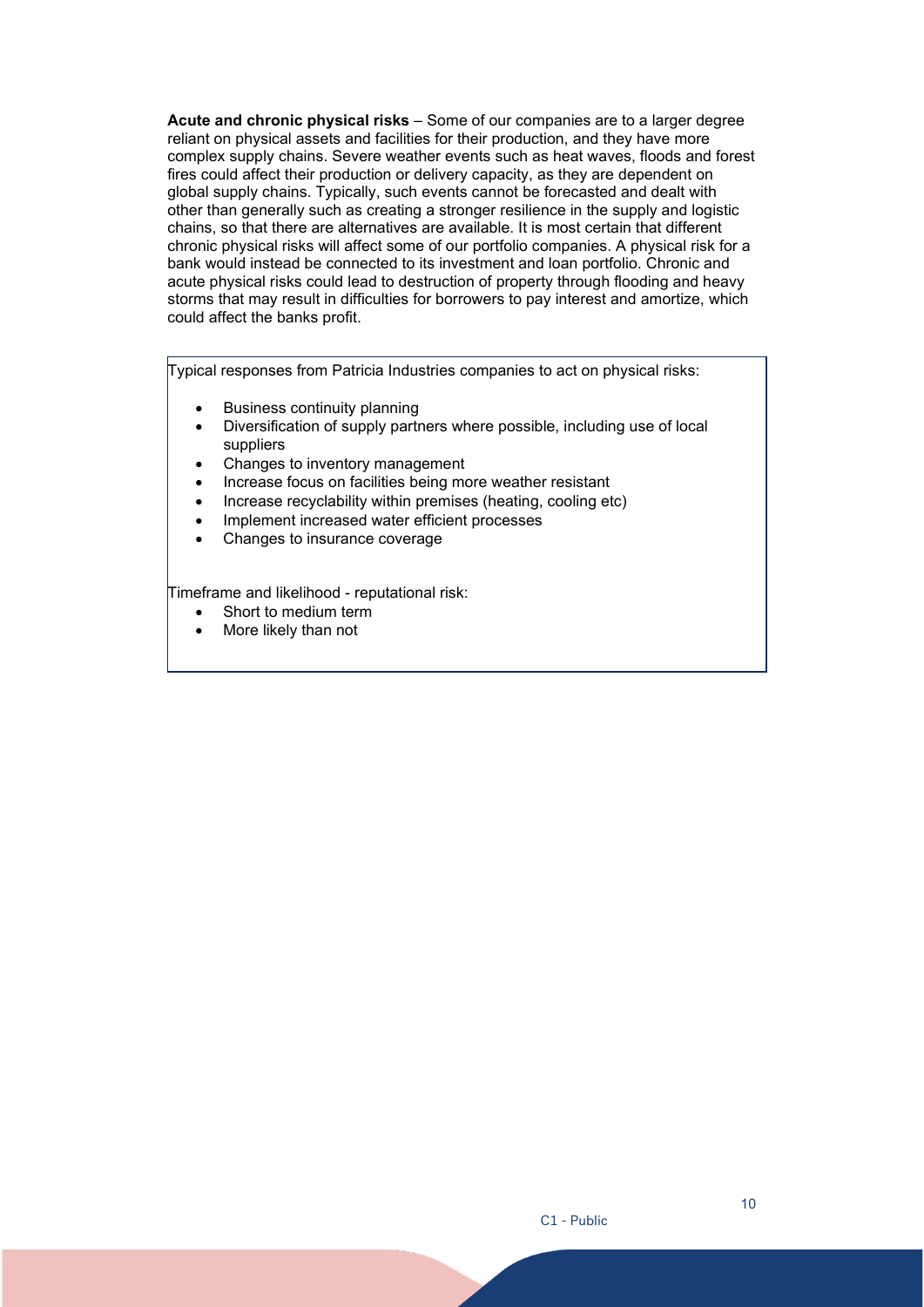## <span id="page-10-0"></span>**Risk management**

*The section on risk management includes disclosure on how the organization identifies, assesses, and manages climate-related risks.*

## **Risk assessment process**

As an industrial holding company, a material share of Investor's risk exposure sits within the portfolio, which is why the risk assessment process is performed at both the Investor and portfolio levels. Identifying and assessing sustainability-related risks falls within a wider risk and internal control framework at Investor. The risk assessment encompasses all categories of risks, the entire organization and all processes. All substantial risks are grouped in terms of likelihood and financial impact. Representatives from the Management Group, the investment organization and the corporate functions assess the risks together. The identified risks are compiled in a company-wide risk map.

At Investor, climate-related issues are monitored continuously during the year and once a year a more comprehensive analysis is conducted on all portfolio companies. As an owner we assess our portfolio's overall exposure to climate-related risks and opportunities. All 24 portfolio companies report their yearly sustainability performance to Investor. The collection of information is both through a sustainability system and through follow-up dialogues/meetings with each company. Climate calculations and analyses are done for Investor's portfolio companies in order to identify companies' fossil fuel dependency and negative trends for carbon emissions. We analyze our portfolio of 24 companies' transition to a low-carbon economy and their strategy to mitigate risks and exploit opportunities. The analysis is presented to the CEO and the Board.

#### **Risk management**

The company-wide risk map is reported to the Board. Action plans are established to mitigate and minimize the probability and impact of identified risks. The CEO and Management Group follow up on the implementation of action plans and decide on the development and execution of the sustainability approach.

One example of how Investor has responded to transition risks are the adopted climate targets for Investor's overall portfolio, which are in line with the Paris Agreement target of 1.5 degrees. The aim is to future-proof our operations and ensure we drive our portfolio companies to be best-in-class. Investor drives the climate strategy through our board representatives and make sure to follow up our companies' targets and measures to reduce their climate impact.

## **Company engagement**

Investor AB's investment strategy is based on the conviction that sustainability strategies are fundamental for the long-term growth of our asset value. Investor creates unique value creation plans for each portfolio company. The business teams and sustainability team engage with our portfolio companies on a regular basis and follow up on their reporting. We also engage through Investor's Sustainability Network, where we meet the portfolio companies' Heads of Sustainability three to four times per year to discuss different sustainability challenges and opportunities. In 2021, Investor Sustainability Network met six times, three of which focused specifically on environment and climate: EU Taxonomy, TCFD, and Carbon Capture and offsetting. The other three events related to sustainability overall, with a discussion with the Vice Chair of Investor, as well as sessions dedicated to Human Rights (Code of Conduct) and Strategic Intelligence Tools for creating impact within sustainability.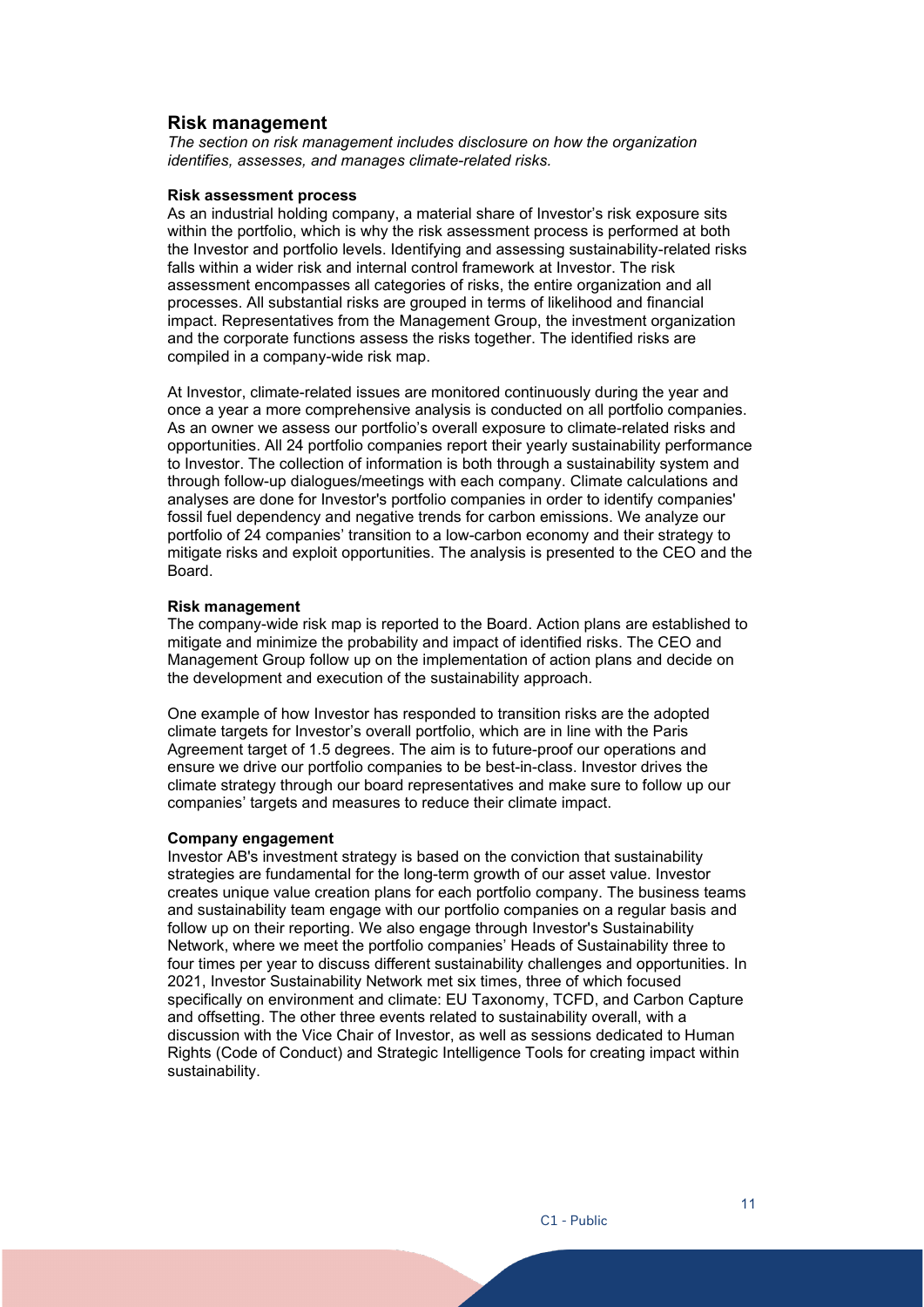## <span id="page-11-0"></span>**Metrics and targets**

*This section includes the metrics and targets used to assess and manage relevant climate-related risks and opportunities.*

## **Climate targets**

Investor has committed to the following climate targets:

- $\triangleright$  Reduce GHG emissions from Investor AB's scope 1 and 2 by 100 percent i.e. net zero by 2030.
- $\triangleright$  Reduce absolute GHG emissions from the aggregated portfolio of companies by 70 percent by 2030 compared to 2016 (the portfolio companies' scope 1 and 2).
- $\geq$  The ambition to reach net zero emissions across the value chain by 2050 at the latest
- Encourage all portfolio companies to align with the Paris Agreement
- $\geq$  Encourage all portfolio companies to report climate related risks and opportunities in accordance with the TCFD framework
- $\triangleright$  Accelerate our portfolio companies' climate strategies beyond their basic footprint, ensuring that all portfolio companies set relevant reduction targets related to their products, services or value chain (the portfolio companies' scope 3) and when relevant, to commit to Science Based Targets.

Investor sharpened its targets in 2021 to align with the Paris Agreement's aim of limiting global temperature rise to well below 1.5 degrees above pre-industrial levels, as the need for transition towards fossil free has grown even more imminent. Investor AB also joined the UN 'Race to Zero' campaign ahead of COP26 through the Exponential Roadmap Initiative. Previously Investor targeted a 50 percent reduction of its scope 1 and 2 and reduction of GHG emissions from the aggregated portfolio (scope 1 and 2) by 50 percent by 2030.

Investor has used the Science-based Target Setting Tool and the absolute contraction approach to identify the percentage of reduction needed to align with the Paris Agreement.

## **Investor AB: Scope 1 and 2 emissions**

Investor has committed to achieve net zero GHG emissions from Investor AB's scope 1 and 2 by 2030 compared with 2016.



In 2021, the scope 1 and 2 emissions for Investor AB equaled 77 tons, a reduction of 35% compared to 2016. The reduction compared to 2016 is mainly due to energy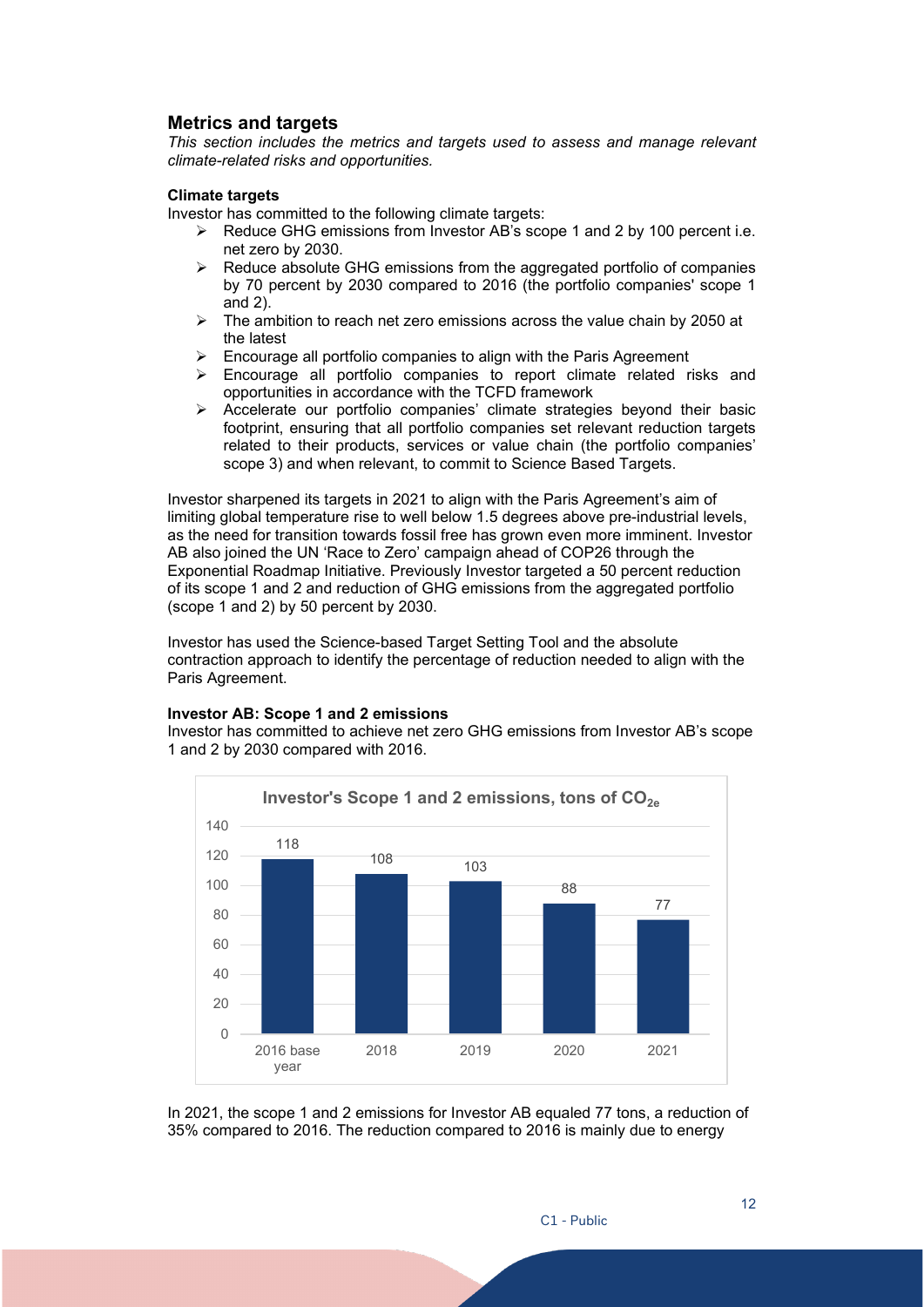efficiency in offices and in 2020 and 2021, the energy consumption in offices was also impacted by increased remote working due to covid-19 pandemic which has continued into 2021. The emissions from scope 1 consists of company cars and the scope 2 emissions include purchased electricity and district heating for our offices in Stockholm, New York and Amsterdam.

Investor actively works to reduce the environmental impact of our operations. In 2021, the total energy consumption in our offices amounted to 1,157 MWh compared to 1,102 MWh in 2020. The energy consumption at our head office represents more than 65% of Investor's total consumption. During the last three years Vectura, our portfolio company, from whom we rent our head office, has implemented several emission reduction initiatives, e.g. installed motion lighting, solar panels and charging posts for electric vehicles. At our main premises in Stockholm, we use 100% renewable electricity.

Even though Investor's direct environmental impact is limited, we want to do our share and minimize our negative impact and carbon footprint. To reach our target to reach net zero by 2030, Investor will continue to minimize carbon emissions from our offices and company cars.

## **Portfolio companies' scope 1 and 2 emissions**

As an owner, we acknowledge our broader role to accelerate the transition to a sustainable low carbon economy. It is Investor's ambition to reduce the portfolio's carbon footprint by impacting companies to reduce their carbon emissions in line with the Paris Agreement. Investor aims to strengthen the portfolio's resilience and has a target to reduce absolute GHG emissions from the aggregated portfolio of companies by 70% between 2016 and 2030. The target includes the portfolio companies' total scope 1 and 2 emissions and is set for the overall portfolio (not an equity approach).



In 2021, the emissions from the portfolio companies equaled 1,260,500 tons of  $CO<sub>2e</sub>$ , a reduction of 49% compared to 2016. Investor works through its representation on the boards to drive the companies to set targets and strategies to develop resource efficient processes and to reduce their greenhouse gas emissions. In the yearly sustainability questionnaire Investor tracked that 88% of our companies had targets to reduce its scope 1 and 2 emissions compared with 78% in 2020.

| <b>GHG emissions,</b><br>tCO <sub>2e</sub> | 2021      | 2020      | 2019      | 2018      | <b>2016 base</b><br>year |
|--------------------------------------------|-----------|-----------|-----------|-----------|--------------------------|
| <b>Listed Companies</b>                    | 1,133,500 | 1,345,900 | 1,786,300 | 2.043.200 | 2,360,300                |
| <b>Patricia Industries</b>                 | 126.700   | 125.100   | 131.900   | 127,000   | 114,200                  |
| <b>EQT AB</b>                              | 300       | 300       | 400       | 400       | 200                      |
| Portfolio companies'<br>emissions          | 1,260,500 | 1,471,300 | 1.918.600 | 2,170,600 | 2,474,700                |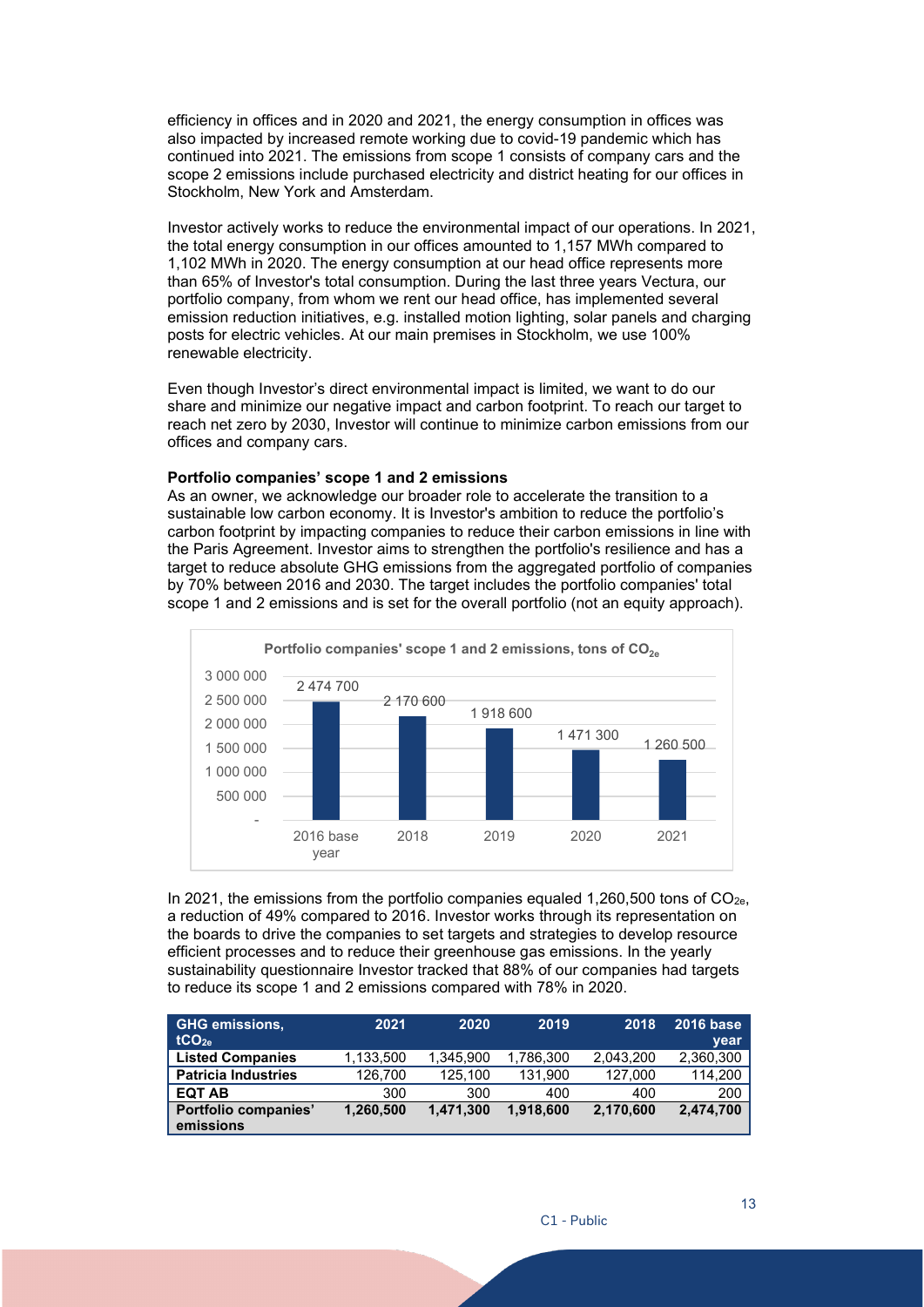At the end of 2021, 83% of our portfolio companies had aligned their climate strategies to the Paris Agreement and had set measurable targets to decrease greenhouse gas compared to 57% in 2020. Portfolio companies that represent more than 97% of the total emissions from the aggregated portfolio had set reduction targets that were aligned with the Paris Agreement.

The reduction of emissions is both in absolute terms and in relation to revenues, i.e. decoupling (lower carbon impact and higher revenues and economic results). Our portfolio companies are found within industries such as telecommunications, manufacturing, healthcare, pharmaceuticals and banking. To a large extent, our holdings have low carbon impact in relation to their respective industry. The diagram below shows the emissions from the total portfolio in relations to the revenue from all the portfolio companies.



#### **Portfolio companies' scope 3 emissions**

Investor has set additional portfolio target to ensure that all of our companies have relevant reduction targets for their scope 3 emissions. The portfolio companies' scope 3 emissions are material. It is challenging to set an overall reduction target due to the complexity of the different business models and industries. Investor's target is therefore to ensure that our companies integrate climate mitigation in their business strategies where most relevant to them, and to ensure that emissions upstream and downstream in the value chain are also taken into consideration. In 2021, 75% of our companies measured scope 3 emissions and 63% had reduction targets related to their products, services or value chain (the portfolio companies' scope 3 emissions). This is an increase compared to 2020 when 43% of the companies had reduction targets for scope 3 emissions. In terms of resource efficiency, 63% of our companies had targets regarding resource efficiency compared with 57% 2020.

| Portfolio companies' indirect emissions                   | 2021 | 2020 | 2019 |
|-----------------------------------------------------------|------|------|------|
| Share of our companies measuring scope 3 emissions        | 75%  | 74%  | 73%  |
| Share of our companies with reduction targets for scope 3 | 63%  | 43%  | 36%  |
| Share of our companies with resource efficiency targets   | 63%  | .57% | 50%  |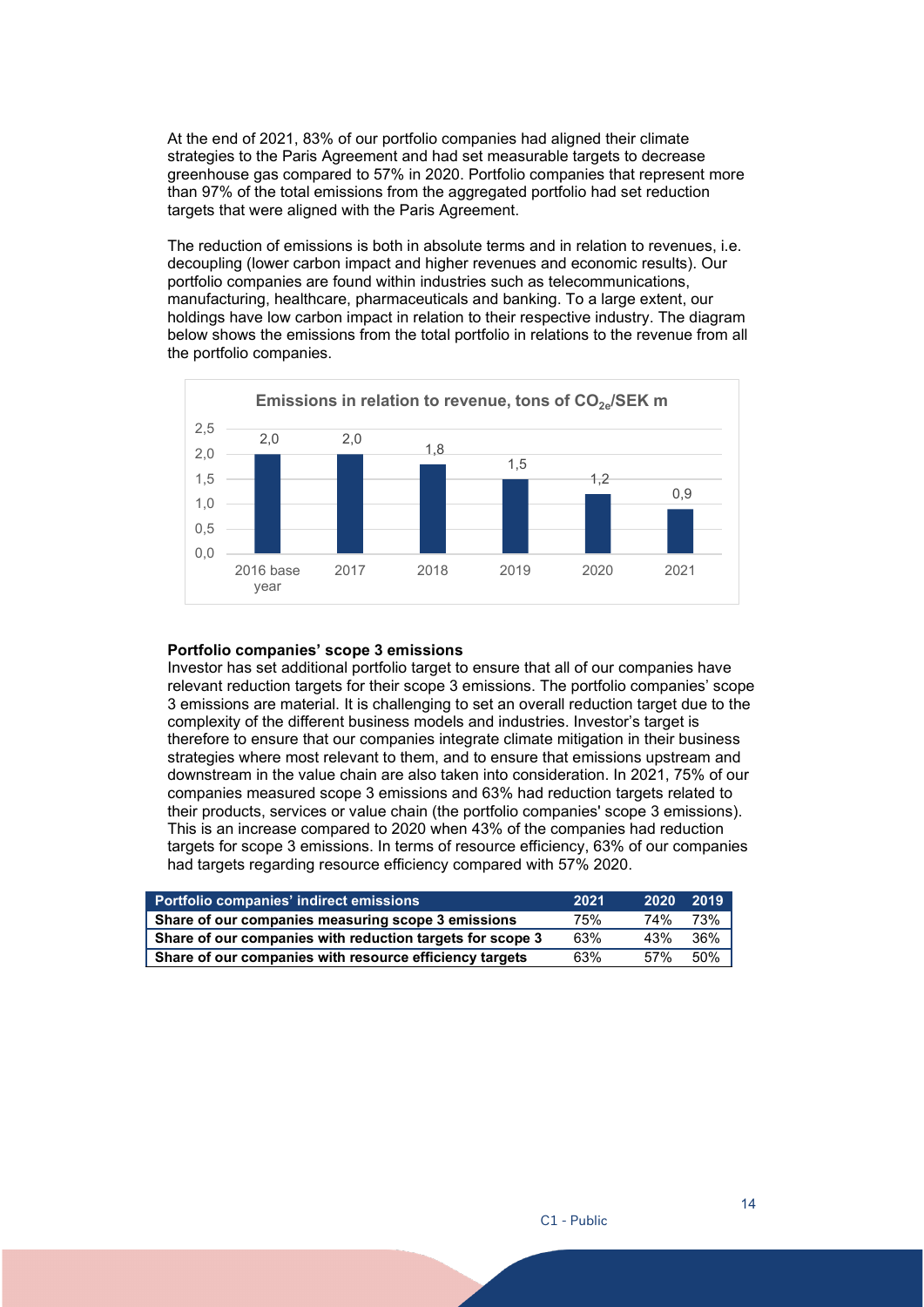## <span id="page-14-0"></span>**Terminology and calculation methods**

## **Greenhouse Gas Protocol**

Emissions are expressed in  $CO<sub>2e</sub>$ , carbon dioxide equivalents, which means all relevant greenhouse gases are included. Emissions are reported in accordance with the Greenhouse Gas Protocol. The GHG Protocol classifies a company's GHG emissions into three scopes.

## **Scope 1 emissions**

Scope 1 emissions results from direct GHG emissions from sources that are owned or controlled by the organization.

## **Scope 2 emissions**

Scope 2 emissions result from the generation of purchased or acquired electricity, heating, cooling and steam consumed by the organization.

- A market-based method reflects emissions from electricity that companies have purposefully chosen. It derives emission factors from contractual instruments. Method for calculating scope 2 emissions used is market-based method.
- A location-based method reflects the average emissions intensity of grids on which energy consumption occurs (using mostly grid-average emission factor data).

| <b>GHG emissions, tCO<sub>2e</sub></b> | 2021 | 2020 | 2019 | 2018  | 2017  | 2016 |
|----------------------------------------|------|------|------|-------|-------|------|
| Scope 1                                |      | 16   | 18   |       | 22    | 22   |
| Scope 2 market-based method            | 66   |      | 86   | 90    | 87    | 96   |
| (Scope 2 location-based method)        | (81) | (91  | (98  | (103) | (101) | 12)  |
| Investor's scope 1 and 2               |      | 88   | 103  | 108   | 109   | 118  |

## **Scope 3 emissions**

Scope 3 emissions are all indirect emissions (not included in scope 2) that occur in the value chain of the reporting company, including both upstream and downstream emissions.

- **Equity share of portfolio emissions** Total of owned share of portfolio companies' individual carbon emissions. Equity share includes the emissions from our portfolio companies' scope 1 and 2 emissions equal to the owned share of the companies.
- **Total emissions from portfolio** Total of portfolio companies' individual carbon emissions (portfolio companies' scope 1 and 2 emissions).

Investor AB's scope 3 emission from portfolio in accordance with equity approach and total emissions are presented in table below:

| <b>Portfolio</b><br>emissions.<br>tCO <sub>2a</sub> | 2021      | 2020      | 2019      | 2018      | 2016<br>base year |
|-----------------------------------------------------|-----------|-----------|-----------|-----------|-------------------|
| <b>Equity share</b>                                 | 254.100   | 280.800   | 315,900   | 345.900   | 351.100           |
| <b>Total emissions</b>                              | 1,260,500 | 1.471.300 | 1.918.600 | 2,170,600 | 2,474,700         |

| <b>GHG emissions,</b><br>tCO <sub>2a</sub> | 2021    | 2020    | 2019    | 2018    | 2016<br>base year |
|--------------------------------------------|---------|---------|---------|---------|-------------------|
| <b>Listed Companies</b>                    | 134.550 | 162.300 | 203.800 | 229.350 | 251,850           |
| <b>Patricia Industries</b>                 | 119,500 | 118.450 | 112.050 | 116.500 | 99,100            |
| <b>EQT AB</b>                              | 50      | 50      | 50      | 50      | 50                |
| <b>Equity share</b>                        | 254.100 | 280,800 | 315,900 | 345,900 | 351,100           |